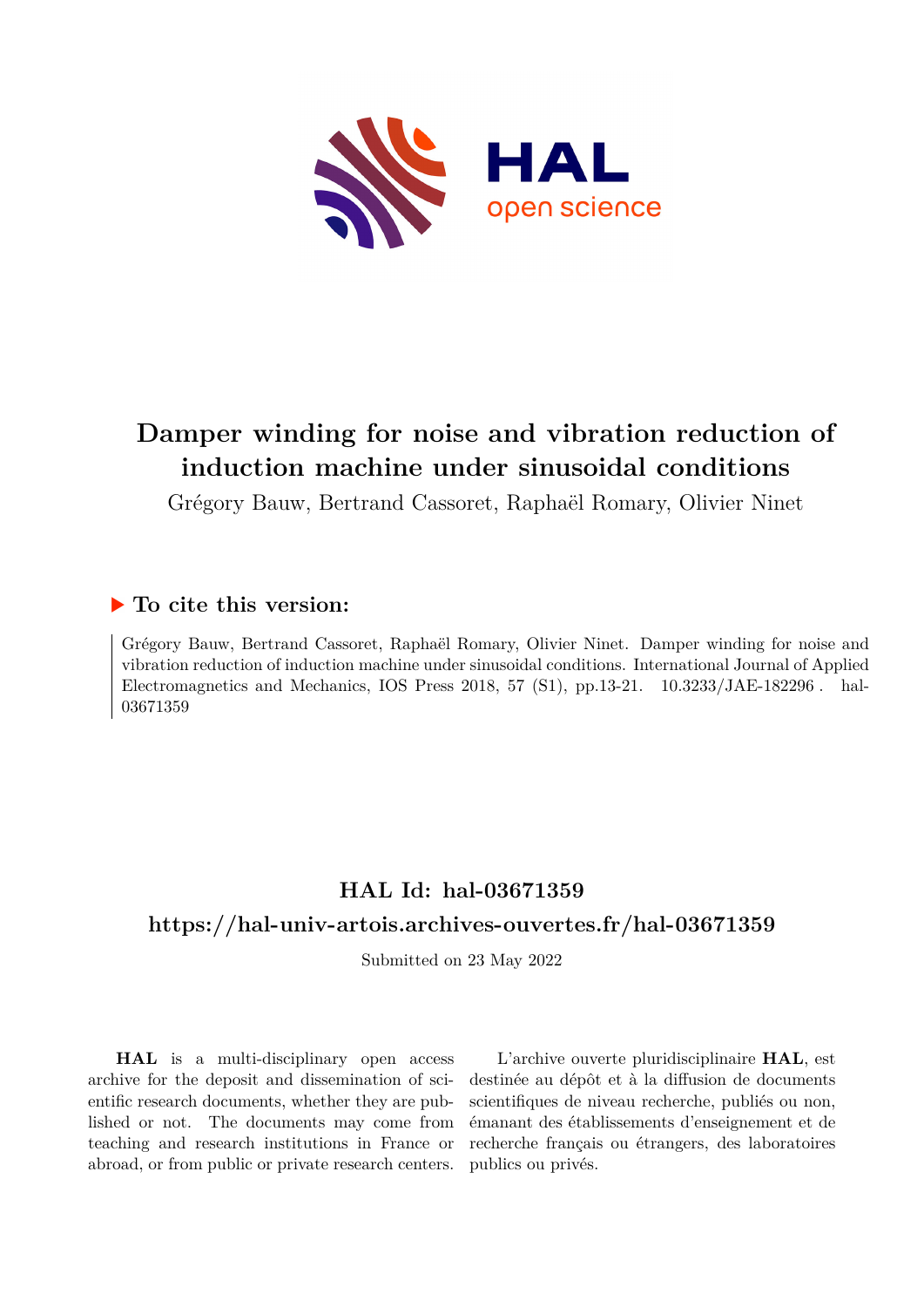# Damper winding for noise and vibration reduction of induction machine under sinusoidal conditions

### Grégory BAUW<sup>a</sup>, Bertrand CASSORET<sup>a</sup>, Raphaël ROMARY<sup>a</sup> and Olivier NINET<sup>a</sup>

<sup>a</sup> *Univ. Artois, EA 4025 Laboratoire Systèmes Electrotechniques et Environnement (LSEE), F-62400 Béthune, France gregory\_bauw@ens.univ-artois.fr*

**Abstract.** The flux density harmonics in the air-gap of AC machines have many origins. They generate electromotive forces and current harmonics, Maxwell forces, noise and vibrations. The principle of the presented method is to use a new auxiliary stator winding, connected to capacitors. The induced current harmonics generate flux density components in opposition to the initial ones, creating a damping effect. The study presented in this paper concerns an induction machine and particularly focus on flux density harmonics generated by slotting effects. The method allows to reduce the sound pressure level main lines of about 15dBA. The vibrations are reduced too. Moreover the stator current harmonics are attenuated, and the power factor is significantly improved.

Keywords: Induction machine, magnetic noise, harmonics, auxiliary windings, capacitors, damper, sinusoidal.

#### **1. Introduction**

Magnetic noise and vibrations of AC rotating machines come from flux density harmonics in the air-gap of the machine. Often, machines are noisy when they are fed by a PWM inverter which generates a lot of harmonics, but a machine can be noisy even when fed by sine voltages. A lot of previous works explain how to design a silent machine or how to reduce noise and vibrations using active reduction methods [1]-[4]. This paper deals with a method to reduce flux density harmonics and noise using a damper circuit when the machine is fed by the electrical network. The main principle is to connect capacitors to a new three-phase auxiliary winding. In a first time, origins of flux density harmonics and magnetic noise in induction machines are reminded. Then the method will be presented, explaining how to design the damper circuit. Finally, some experimentations validate the procedure on an 11kW induction machine under sinusoidal conditions.

#### **2. Origins of noise and vibrations**

#### *2.1. Origins of harmonics in AC machines*

The rotating field in the air-gap of AC machines is never perfectly sine, indeed flux density harmonics can be generated by several sources such as spatial distribution of the coils in a finite number of slots (space harmonics), variable thickness of the air-gap [1], [5], [6] (permeance harmonics), eccentricity [7], magnetic saturation or voltages harmonics due to the power supply [8].

The expression of the radial component  $b_h(\alpha, t)$  of a flux density harmonic characterized by its order *h*, its angular position in the air-gap  $\alpha$ , its amplitude  $\hat{B}_h$ , its pulsation  $\omega_h$  and its phase  $\psi_h$ , in the air-gap of a *2p* poles machine, is:

$$
b_h(\alpha, t) = \hat{\mathbf{B}}_h \cos(\omega_h t - h p \alpha - \psi_h)
$$
 (1)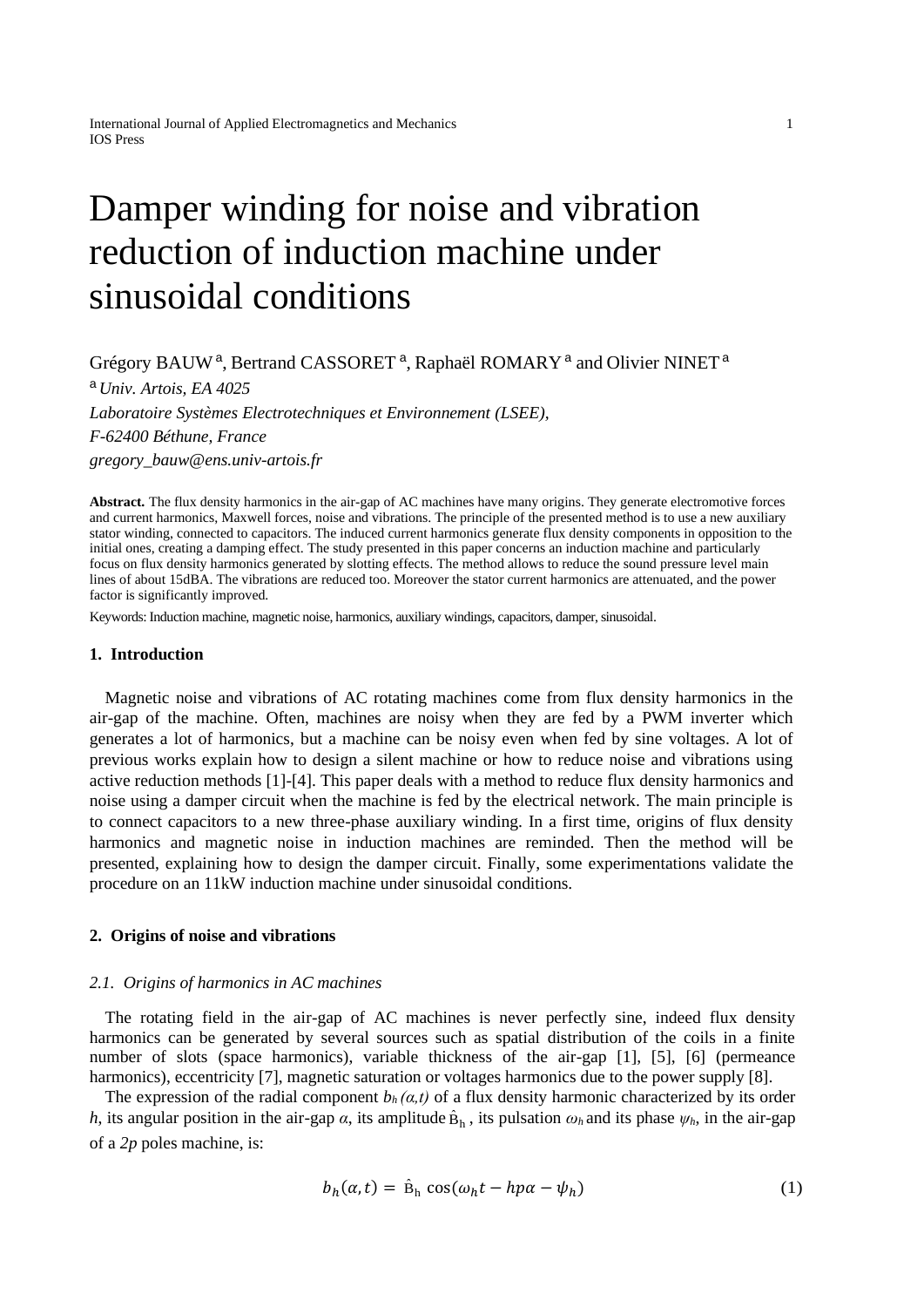$h = 1$  corresponds to the fundamental component which angular frequency is that of the network. The amplitude and frequency of harmonics are largely in relation to the number of stator and rotor slots [3], [4], [9].

There is an infinity of flux density harmonics in the air-gap. Each of them generates an induced electromotive force (e.m.f.) at stator and rotor frames, which induces current harmonics and generates other flux density harmonics. Fig. 1 shows the interaction between stator and rotor, and the generation of the flux density harmonics.



The stator current  $i^s$ , at the supply frequency, generates a lot of flux density components:

- $-$  a  $b_1^1$  fundamental component at the supply frequency with the 2p pole number ( $h = 1$ ),
- **–** several  $b_h$  harmonics at different  $\omega_h$  angular frequencies and pole numbers  $(h \neq 1)$ .

Each flux density component induces in each conductor an electromotive force and so a current. Some  $b_h$  flux density harmonics at  $\omega_h$  angular frequency are generated by the fundamental current at  $\omega$ angular frequency, so they can't influence it but they generate  $i_h^s$  and  $i_h^r$  current harmonics at stator and rotor coils. Those currents partially mitigate the  $b<sub>h</sub>$  flux density harmonics which generated them.

#### *2.2. Maxwell forces, noise and vibrations*

The flux density in the air-gap creates forces between stator and rotor. Three kinds of forces appear:

- **–** Tangential forces which create torque and rotor rotation.
- **–** Magnetostrictive forces, negligible for rotating machines.
- **–** Radial forces, expressed by the Maxwell relation. The radial component of the flux density *b* (T) in the air-gap of a magnetic circuit of surface  $S(m^2)$ , creates a force  $f(N)$  which tends to attract stator and rotor. Noting  $\mu_0$  the vacuum magnetic permeability ( $4\pi$  10<sup>-7</sup> H/m), the force can be expressed as:

$$
f = \frac{b^2 S}{2\mu_0} \tag{2}
$$

Because of the multiplicity of the flux density harmonics, many pressures waves occur and multiply the vibrations sources.

$$
\sum f(\alpha, t) = \frac{\left(\sum b_h(\alpha, t)\right)^2}{2\mu_0} = \frac{1}{2\mu_0} \left[ \sum_{h} \frac{\hat{B}_h^2}{2} \left(1 + \cos(2\omega_h t - 2h p\alpha - 2\psi_h)\right) + \sum_{h} \sum_{h'} \hat{B}_h \hat{B}_h \left[ \frac{\cos((\omega_h + \omega_h \cdot)t - (h + h')p\alpha - (\psi_h + \psi_h \cdot))}{\cos((\omega_h - \omega_h \cdot)t - (h - h')p\alpha - (\psi_h - \psi_h \cdot))}\right] \right]
$$
(3)

So non-stationary pressure components are expressed by:

$$
f(\alpha, t) = \hat{F} \cos(\omega_f t - m\alpha - \psi_f)
$$
 (4)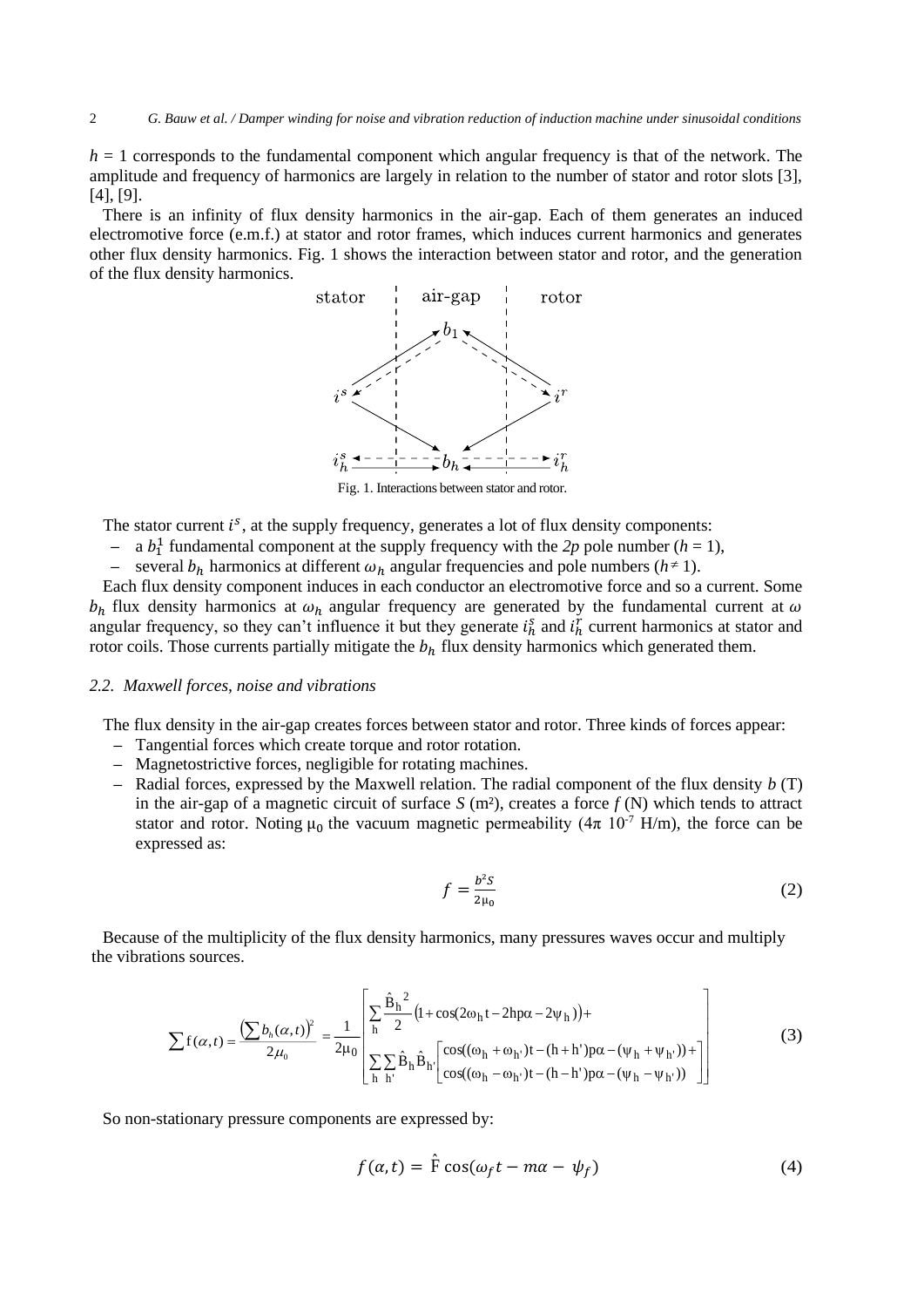Where m is the mode number,  $\hat{F}$  the amplitude of the pressure in N/m<sup>2</sup>,  $f_f$  the frequency ( $\omega_f$  =  $2\pi f_f$ ). *m* characterizes the number of maximal and minimal attraction points between the stator and the rotor. The pressure waves rotate at  $\omega_f/m$  angular speed, they generate variable attractions between the stator and the rotor and then vibrations and magnetic noise.

#### **3. Principle of the passive noise reduction method**

#### *3.1. Supplementary stator winding and capacitors*

This method needs an auxiliary stator winding. In the ideal case, it can be wounded in the same slots as the initial one, creating secondary stator coils similar to the initial stator ones. For example, Fig. 2 shows a classical three-phase winding with one pole pair and 4 slots per pole and per phase. The principle consists in creating another similar stator winding superimposed to the initial one, star or delta connected, in short circuit via three capacitors as shown in Fig. 3. The current in this auxiliary winding is noted  $i_a$ . The rotor is in short circuit as usually for induction machines.



Fig. 2. Three-phase winding with one pole pair and 4 slots per pole and phase.



Fig. 3. Representation of the machine with auxiliary windings.

The flux density fundamental induces a current in the auxiliary windings at the same frequency than the stator. For this low frequency, the capacitors have a high impedance, so the induced currents are small and don't disturb the machine torque.

The equivalent single-phase diagram relative to the fundamental variables is presented in Fig. 4 where  $r_s$ ,  $l_s$ ,  $r'_a$ ,  $l'_a$ ,  $r'_r$  and  $l'_r$  are the resistance and leakage inductance respectively of the stator, auxiliary and rotor windings.  $Z_{\mu}$  is the classical magnetizing impedance, and s is the slip.



Fig. 4. Equivalent single-phase diagram.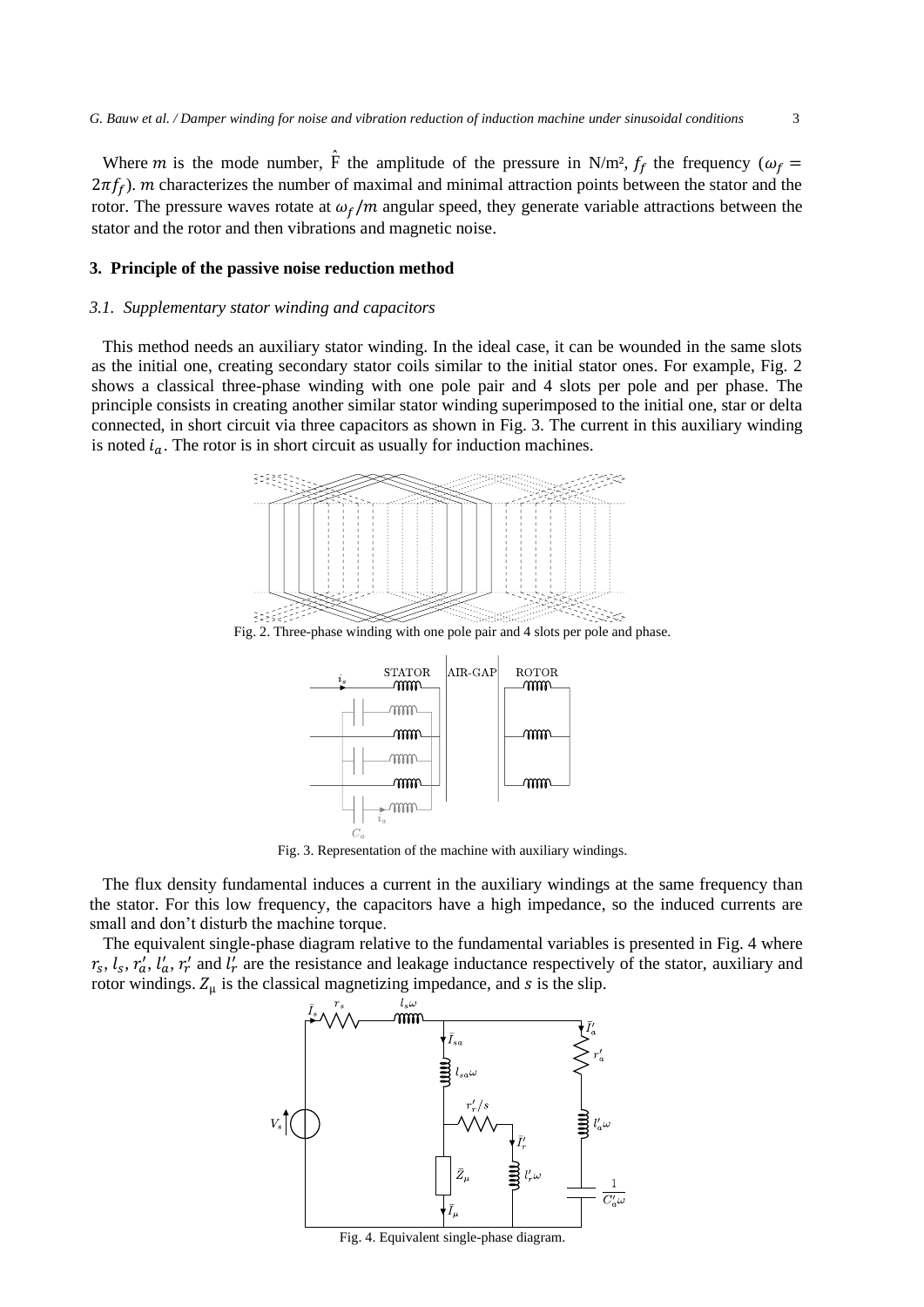The symbol ′ means that the considered values are brought back to the stator, depending on the number of turns.

Compared to the classical equivalent diagram of an induction machine, a new auxiliary branch appears with the capacitor  $C'_a$ , and a new inductance  $l_{sa}$  which represents the flux in common between stator and auxiliary windings [10,11].

#### *3.2. Principle of harmonic reduction*

The flux density components induce current harmonics in the auxiliary windings. For the high frequency harmonics, these induced currents can easily circulate and generate flux density components in opposition to those which create them, according to the Lenz law. However, the created components must have the same polarity than the original ones. Fig. 5 illustrates the phenomena.



Fig. 5. Interactions between stator, rotor and auxiliary windings.

The  $b_h$  flux density component which generates  $i_h^a$  has a different frequency from the supplying current. So a fictitious current can be considered:  $i_h^{fict}$  is the current at  $\omega_h$  angular frequency which would generate  $b_h$ . For the harmonics, it can be assumed that the network is a short circuit and the slip is equal to 1. According to these hypothesis, the equivalent single phase diagram for the harmonics given in Fig. 6 can be used.



Fig. 6. Equivalent single-phase diagram for the harmonics.

The auxiliary branch creates an important damping effect because the value of  $C'_a$  can be chosen so that a resonance exists with the inductances at a given frequency. In those conditions, the voltage  $e_h$  is minimized. The latter is proportional to the flux density harmonic that we want to reduce.

The best value of the capacitors depends on the inductances values. A large range of capacitors values is suitable: if the resonance frequency is slightly below the unwanted frequencies, the impedance of the auxiliary branch will be small for a large frequency range.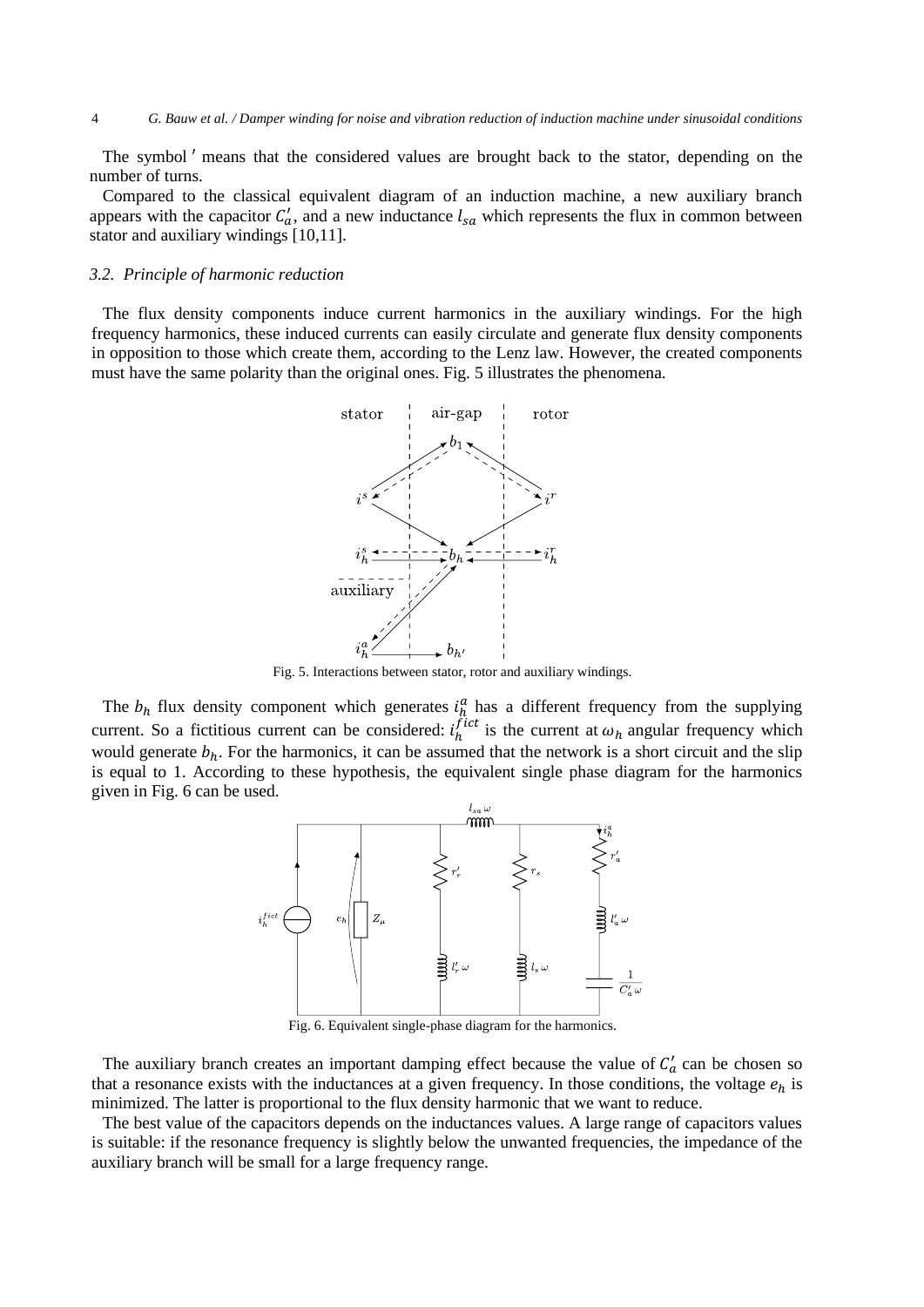#### **4. Experimental results**

#### *4.1. Used machine*

The used induction machine has the following characteristics:  $11\text{kW} - 50\text{Hz} - 380/660\text{V} - 23/13\text{A} - 16/13\text{A}$  $p = 2$  pole pairs  $-N_t^s = 48$  stator slots  $-N_t^r = 32$  rotor slots.

The theoretical analysis [1], [3] shows that flux density harmonics exist at the frequency

 $50(1 + k \frac{N_t^r(1-s)}{n})$ <sup>1</sup>/<sub>p</sub>) where *k* is an integer ( $k = 0; \pm 1; \pm 2; \pm 3...$ ). Neglecting the slip *s*, the frequencies of the important flux density harmonics are 750Hz, 850Hz, 1550Hz, 1650Hz, 2350Hz, 2450Hz, etc. Consequently, current harmonics circulate at those frequencies in the stator windings.

The magnetic noise and vibrations, due to the Maxwell forces, are essentially due to the combination of those harmonics with components at the supply frequency. So, according to equation (3), magnetic noise and vibrations exist at frequencies near to 700Hz, 800Hz, 900Hz, 1500Hz, 1600Hz, 1700Hz, 2300Hz, 2400Hz, 2500Hz, etc. The acoustic spectrum shows important noise components at 800 and 900Hz, in accordance to the theory; this is shown in Fig. 7 where the acoustic pressure is measured with a microphone at 1 meter. The global level is 74.8dBA at no-load. There is no auxiliary winding in this machine but all the windings connections are accessible outside the machine. As there are 4 slots per pole and per phase, it was decided to use an half of the windings (2 slots per pole and per phase) to supply the machine by the network, and the other half as auxiliary windings.



Fig. 7. Acoustic pressure level of the no-load machine at 1 meter.

#### *4.2. Experimental noise and vibrations reduction*

As only half of the windings is connected to the supply (star), the 50Hz phase to phase voltage *U* is reduced to 325V in order to have a current value (15A) similar to the no-load fundamental current with a classical power supply. At no-load, the rotating speed is 1496rpm. In a first time, there is no impedance connected to the three auxiliary windings, allowing us to measure the induced e.m.f. spectrum. Those e.m.f. harmonics are in relation to the flux density harmonics in the air-gap. It can be seen in Fig. 8 that induced e.m.f. harmonics appear at 750Hz, 850Hz, 1550Hz and 1650Hz as shown in theory; other harmonics exist because only an half of the windings are used.



Fig. 8. Induced e.m.f. at the free winding (2 slots per pole and phase).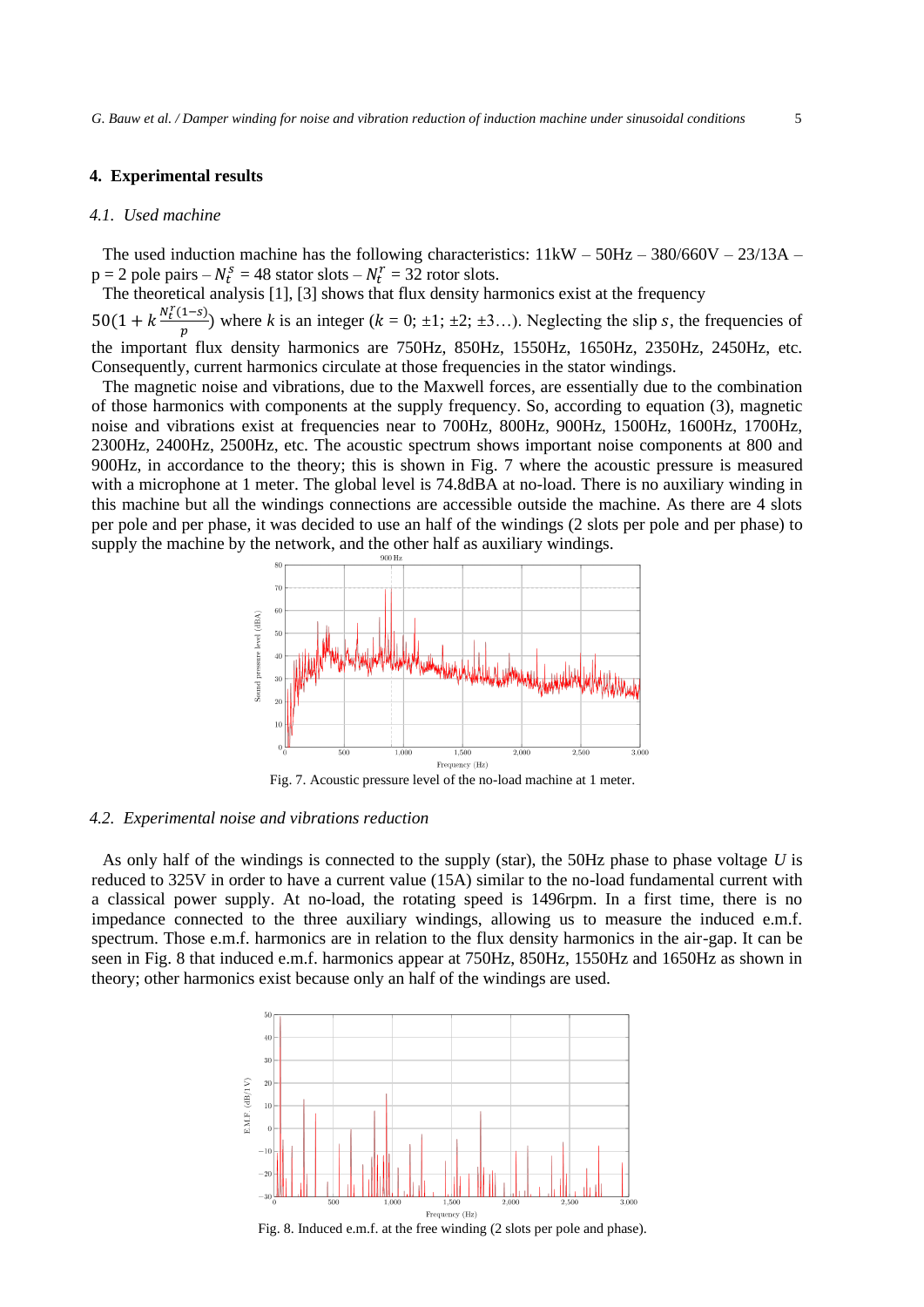Three 120 $\mu$ F capacitors have been connected on the three free windings (2 slots per pole and phase). This value of capacitor, determined experimentally, corresponds to the optimum for noise and vibrations reduction. The sound pressure level at 900Hz decreases from 70 to 52dBA as illustrated in Fig. 9 which can be compared to Fig. 7. Moreover, the global acoustic pressure level decreases from 74.8 to 69.9dBA.



Fig. 9. Acoustic pressure level of the no-load machine at 1 meter, with three 120µF capacitors star connected.

The vibrations are measured too with an accelerometer placed on the stator, which confirm the acoustic measures: the vibrations at 800 and 900Hz decrease respectively from 0.104 and 0.965m.s<sup>-2</sup> to 0.070 and 0.213m.s<sup>-2</sup>. The current harmonics flowing in the stator windings are reduced too.

#### *4.3. Other advantages*

#### *4.3.1. Influence on the power factor*

Without capacitors, the machine requires a reactive power  $Q$ . With auxiliary windings and capacitors, at the supplying frequency, a small current circulates in the capacitors. It produces some reactive power  $Q_c$  that the network has not to provide. Its value can easily be estimated by relation (5), taking into account the winding turn ratio.

$$
Q_c = \left(\frac{z^a}{z^s} U\right)^2 C\omega
$$
 (5)

In order to minimize the stator current and to maximize the power factor of the studied machine where  $z^s = z^a$ , the capacitor should produce  $Q_c = Q = 3800 \text{VAR}$ . As  $U = 325 \text{V}$  and the frequency is 50Hz, the value of the capacitor should be 115μF. In this case, it appears that the capacitor value is almost the same that the one used to minimize noise and vibrations. With the used 120μF capacitors, the auxiliary current at 50Hz is 7.6A,  $Q_c = 3982 \text{VAR}$ , so the stator fundamental current at no-load decreases from 14.8 to 9.1A and the power factor at no-load increases from 0.2 to 0.3.

#### *4.3.2. Influence on the stator current and torque harmonics*

As the flux density harmonics are mitigated by the auxiliary windings and the capacitors, the induced e.m.f. and the stator current harmonics are mitigated too; except for the line at 250Hz. This is illustrated by Fig. 10 which shows the supply current spectrum without and with capacitors. As the torque harmonics are in relation to the flux density harmonics, they can be reduced too.

#### **5. Conclusion**

It is usual to connect some capacitors in order to compensate the reactive power absorbed by induction machines. Another possibility is to connect capacitors on a new auxiliary three-phase winding which can be wounded into the same slots than the initial windings. By this way, the power factor of the machine is improved and the stator current harmonics are attenuated. Moreover, this damper circuit considerably mitigate flux density harmonics in the air-gap, reduce noise and vibrations, and can attenuate stator current harmonics.